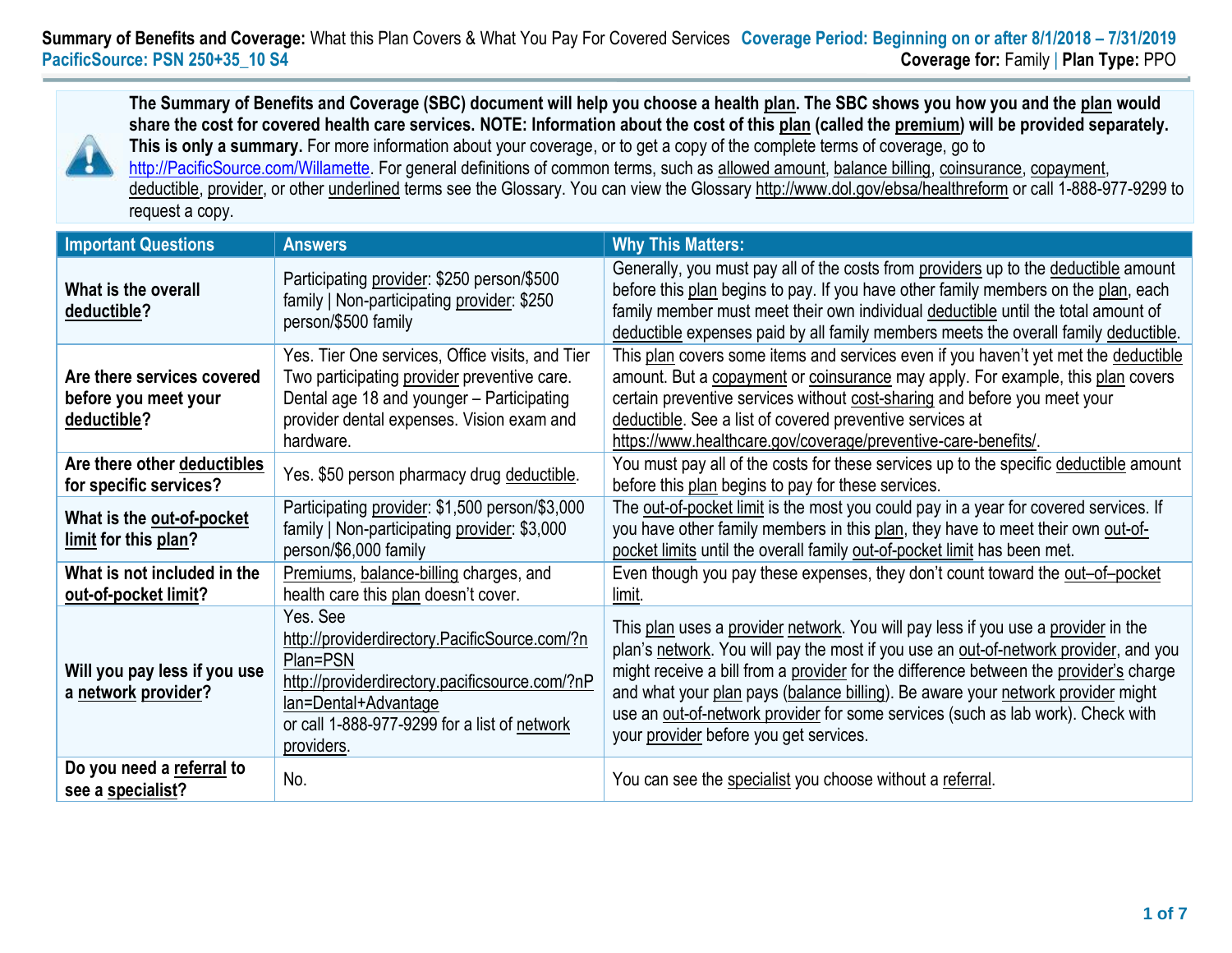

All **copayment** and **coinsurance** costs shown in this chart are after your **deductible** has been met, if a **deductible** applies.

| <b>Common</b>                                                                                                                       |                                                     | <b>What You Will Pay</b>                                                                                      | <b>Limitations, Exceptions, &amp; Other</b><br><b>Important Information</b> |                                                                                                                                                                                                                                                                                   |  |
|-------------------------------------------------------------------------------------------------------------------------------------|-----------------------------------------------------|---------------------------------------------------------------------------------------------------------------|-----------------------------------------------------------------------------|-----------------------------------------------------------------------------------------------------------------------------------------------------------------------------------------------------------------------------------------------------------------------------------|--|
| <b>Medical</b><br><b>Event</b>                                                                                                      | <b>Services You May Need</b>                        | <b>Tier Two</b><br><b>PSN Participating Provider</b><br>(You will pay more)                                   | <b>Non-participating Provider</b><br>(You will pay the most)                |                                                                                                                                                                                                                                                                                   |  |
|                                                                                                                                     | Primary care visit to treat<br>an injury or illness | \$35 co-pay/visit, deductible does<br>not apply                                                               | \$35 co-pay/visit, deductible does<br>not apply                             | None                                                                                                                                                                                                                                                                              |  |
| If you visit a                                                                                                                      | Specialist visit                                    | \$35 co-pay/visit, deductible does<br>not apply                                                               | \$35 co-pay/visit, deductible does<br>not apply                             | None                                                                                                                                                                                                                                                                              |  |
| health care<br>provider's<br>office or<br>clinic                                                                                    | Preventive<br>care/screening/immunizati<br>on       | No charge, deductible does not<br>apply                                                                       | Deductible then No charge<br><b>Tobacco Cessation:</b><br>Not covered       | Routine Physicals: 13 visits ages 0-36<br>months, annually ages 3 and older. Well<br>Woman Visits: annually. You may have to<br>pay for services that aren't preventive. Ask<br>your provider if the services needed are<br>preventive. Then check what you plan will<br>pay for. |  |
| If you have a<br>test                                                                                                               | Diagnostic test (x-ray,<br>blood work)              | Deductible then 10% co-<br>insurance                                                                          | Deductible then 30% co-<br>insurance                                        | None                                                                                                                                                                                                                                                                              |  |
|                                                                                                                                     | Imaging (CT/PET scans,<br>MRI <sub>s</sub> )        | Deductible then 10% co-<br>insurance                                                                          | Deductible then 30% co-<br>insurance                                        | Preauthorization required.                                                                                                                                                                                                                                                        |  |
| If you need<br>drugs to treat<br>your illness<br>or condition                                                                       | Tier one drugs                                      | Retail: Prescription deductible<br>then<br>\$10 co-pay<br>Mail: Prescription deductible then<br>$$30$ co-pay  | Prescription deductible then \$10<br>co-pay                                 |                                                                                                                                                                                                                                                                                   |  |
| More<br>information<br>about<br>prescription<br>drug coverage<br>is available at<br>http://PacificS<br>ource.com/dru<br>g-list/OR/. | Tier two drugs                                      | Retail: Prescription deductible<br>then<br>\$35 co-pay<br>Mail: Prescription deductible then<br>$$105$ co-pay | Prescription deductible then \$35<br>co-pay                                 | Retail limited to 30 day supply. Mail limited<br>to 90 day supply. Preauthorization required<br>for certain drugs.                                                                                                                                                                |  |
|                                                                                                                                     | Tier three drugs                                    | Retail: Prescription deductible<br>then<br>\$50 co-pay<br>Mail: Prescription deductible then<br>\$150 co-pay  | Prescription deductible then \$50<br>co-pay                                 |                                                                                                                                                                                                                                                                                   |  |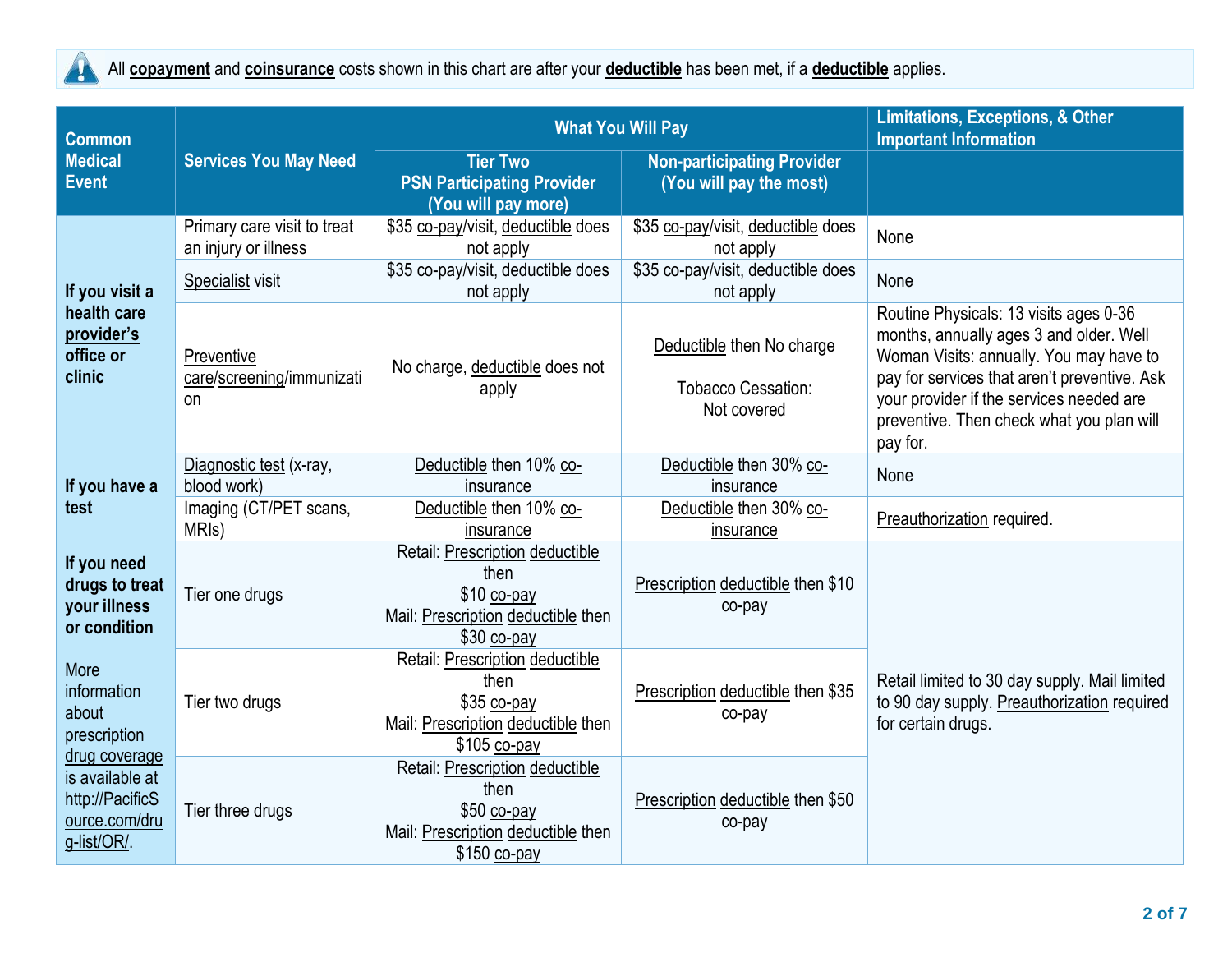| <b>Common</b>                                    | <b>Services You May Need</b>                         | <b>What You Will Pay</b>                                                                                         | <b>Limitations, Exceptions, &amp; Other</b><br><b>Important Information</b>                                      |                                                                                                                                                                                                             |  |
|--------------------------------------------------|------------------------------------------------------|------------------------------------------------------------------------------------------------------------------|------------------------------------------------------------------------------------------------------------------|-------------------------------------------------------------------------------------------------------------------------------------------------------------------------------------------------------------|--|
| <b>Medical</b><br><b>Event</b>                   |                                                      | <b>Tier Two</b><br><b>PSN Participating Provider</b><br>(You will pay more)                                      | <b>Non-participating Provider</b><br>(You will pay the most)                                                     |                                                                                                                                                                                                             |  |
|                                                  | Tier four specialty drugs                            | Prescription deductible then \$50<br>co-pay                                                                      | Prescription deductible then \$50<br>co-pay                                                                      | Participating provider benefit available only<br>through our specialty pharmacy services<br>provider. Limited to 30 day supply.<br>Preauthorization required for certain drugs.                             |  |
| If you have<br>outpatient                        | Facility fee (e.g.,<br>ambulatory surgery<br>center) | Deductible then 10% co-<br>insurance                                                                             | Deductible then 30% co-<br>insurance                                                                             | None                                                                                                                                                                                                        |  |
| surgery                                          | Physician/surgeon fees                               | Deductible then 10% co-<br>insurance                                                                             | Deductible then 30% co-<br>insurance                                                                             |                                                                                                                                                                                                             |  |
| If you need<br>immediate<br>medical<br>attention | Emergency room services                              | Medical Emergency: Deductible<br>then \$200 co-pay/visit<br>Non-Emergency: Deductible then<br>\$200 co-pay/visit | Medical Emergency: Deductible<br>then \$200 co-pay/visit<br>Non-Emergency: Deductible then<br>\$200 co-pay/visit | Co-pay waived if admitted.                                                                                                                                                                                  |  |
|                                                  | <b>Emergency medical</b><br>transportation           | Ground: Deductible then \$100<br>co-pay/trip<br>Air: Deductible then \$100 co-<br>pay/trip                       | Ground: Deductible then \$100<br>co-pay/trip Air: Deductible then<br>\$100 co-pay/trip                           | Limited to nearest facility able to treat<br>condition. Air covered if ground medically or<br>physically inappropriate. Non-participating<br>air based on 200 percent of Medicare<br>allowance.             |  |
|                                                  | Urgent care                                          | \$35 co-pay/visit, deductible does<br>not apply                                                                  | \$35 co-pay/visit, deductible does<br>not apply                                                                  | None                                                                                                                                                                                                        |  |
| If you have a<br>hospital stay                   | Facility fee (e.g., hospital<br>room)                | Deductible then \$100 co-<br>pay/admit plus 10% co-insurance                                                     | Deductible then \$100 co-<br>pay/admit plus 30% co-insurance                                                     | Limited to semi-private room unless<br>intensive or coronary care units, medically<br>necessary isolation, or hospital only has<br>private rooms. Preauthorization required for<br>some inpatient services. |  |
|                                                  | Physician/surgeon fees                               | Deductible then 10% co-<br>insurance                                                                             | Deductible then 30% co-<br>insurance                                                                             | None                                                                                                                                                                                                        |  |
| If you need<br>mental<br>health,                 | Outpatient services                                  | \$35 co-pay/visit, deductible does<br>not apply                                                                  | \$35 co-pay/visit, deductible does<br>not apply                                                                  | None                                                                                                                                                                                                        |  |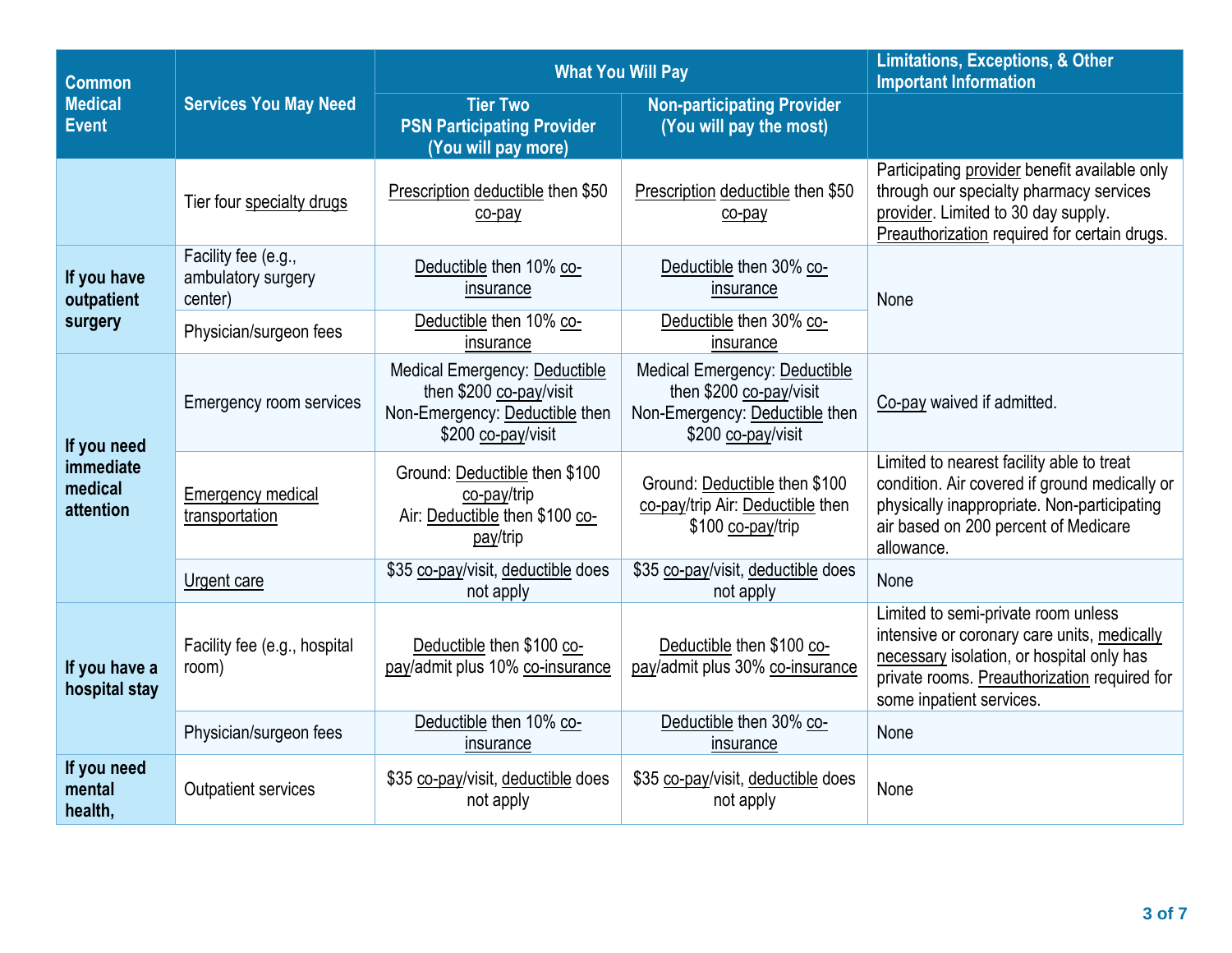| <b>Common</b>                                                                 |                                              | <b>What You Will Pay</b>                                                                                                      | <b>Limitations, Exceptions, &amp; Other</b><br><b>Important Information</b>                                                   |                                                                                                                                                                                                                                                                                                    |
|-------------------------------------------------------------------------------|----------------------------------------------|-------------------------------------------------------------------------------------------------------------------------------|-------------------------------------------------------------------------------------------------------------------------------|----------------------------------------------------------------------------------------------------------------------------------------------------------------------------------------------------------------------------------------------------------------------------------------------------|
| <b>Medical</b><br><b>Event</b>                                                | <b>Services You May Need</b>                 | <b>Tier Two</b><br><b>PSN Participating Provider</b><br>(You will pay more)                                                   | <b>Non-participating Provider</b><br>(You will pay the most)                                                                  |                                                                                                                                                                                                                                                                                                    |
| behavioral<br>health, or<br>substance<br>abuse<br>services                    | Inpatient services                           | Deductible then \$100 co-<br>pay/admit plus 10% co-insurance                                                                  | Deductible then \$100 co-<br>pay/admit plus 30% co-insurance                                                                  | Preauthorization required.                                                                                                                                                                                                                                                                         |
|                                                                               | Office visits                                |                                                                                                                               | Deductible then 30% co-<br>insurance                                                                                          | Cost sharing does not apply to certain<br>preventive services. Practitioner delivery                                                                                                                                                                                                               |
| If you are<br>pregnant                                                        | Childbirth/delivery<br>professional services | Deductible then 10% co-<br>insurance                                                                                          |                                                                                                                               | and hospital visits are covered under<br>prenatal and postnatal care. Facility is<br>covered the same as any other hospital                                                                                                                                                                        |
|                                                                               | Childbirth/delivery facility<br>services     |                                                                                                                               |                                                                                                                               | services. Coverage includes termination of<br>pregnancy.                                                                                                                                                                                                                                           |
| If you need<br>help<br>recovering or<br>have other<br>special<br>health needs | Home health care                             | Deductible then 10% co-<br>insurance                                                                                          | Deductible then 30% co-<br>insurance                                                                                          | No coverage for private duty nursing or<br>custodial care. Preauthorization required.                                                                                                                                                                                                              |
|                                                                               | Rehabilitation services                      | Inpatient: Deductible then \$100<br>co-pay/admit plus 10% co-<br>insurance<br>Outpatient: Deductible then 10%<br>co-insurance | Inpatient: Deductible then \$100<br>co-pay/admit plus 30% co-<br>insurance<br>Outpatient: Deductible then 30%<br>co-insurance | Preauthorization required.<br>No coverage for recreation therapy.<br>Inpatient: Covered up to 30 days/year,<br>unless medically necessary to treat a<br>mental health diagnosis.<br>Outpatient: Covered up to 30 visits/year,<br>unless medically necessary to treat a<br>mental health diagnosis. |
|                                                                               | <b>Habilitation services</b>                 | Inpatient: Deductible then \$100<br>co-pay/admit plus 10% co-<br>insurance<br>Outpatient: Deductible then 10%<br>co-insurance | Inpatient: Deductible then \$100<br>co-pay/admit plus 30% co-<br>insurance<br>Outpatient: Deductible then 30%<br>co-insurance | Preauthorization required.<br>No coverage for recreation therapy.<br>Inpatient: Covered up to 30 days/year,<br>unless medically necessary to treat a<br>mental health diagnosis.<br>Outpatient: Covered up to 30 visits/year,<br>unless medically necessary to treat a<br>mental health diagnosis. |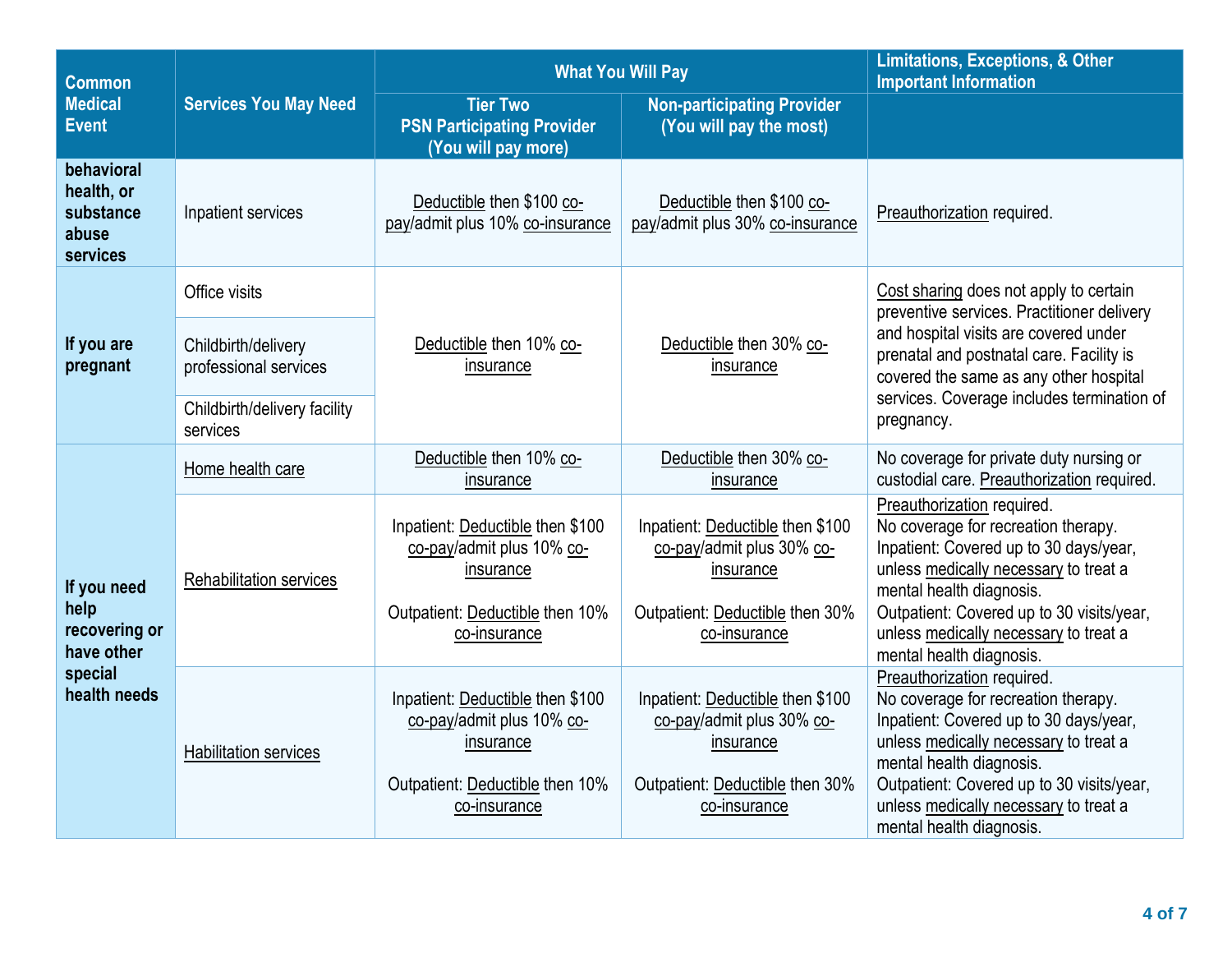| <b>Common</b>                                | <b>Services You May Need</b> | <b>What You Will Pay</b>                                                    | Limitations, Exceptions, & Other<br><b>Important Information</b> |                                                                                                                                                                                                                                                                                                                                                      |
|----------------------------------------------|------------------------------|-----------------------------------------------------------------------------|------------------------------------------------------------------|------------------------------------------------------------------------------------------------------------------------------------------------------------------------------------------------------------------------------------------------------------------------------------------------------------------------------------------------------|
| <b>Medical</b><br><b>Event</b>               |                              | <b>Tier Two</b><br><b>PSN Participating Provider</b><br>(You will pay more) | <b>Non-participating Provider</b><br>(You will pay the most)     |                                                                                                                                                                                                                                                                                                                                                      |
|                                              | Skilled nursing care         | Deductible then \$100 co-<br>pay/admit plus 10% co-insurance                | Deductible then \$100 co-<br>pay/admit plus 30% co-insurance     | Limited to 60 days/year. No coverage for<br>custodial care. Preauthorization required.                                                                                                                                                                                                                                                               |
|                                              | Durable medical<br>equipment | Deductible then 10% co-<br>insurance                                        | Deductible then 30% co-<br>insurance                             | Limited to: \$5,000/year overall; one<br>pair/year for glasses or contact lenses<br>based on medical necessity; one/ear every<br>48 months for hearing aid; one breast<br>pump/pregnancy; one wig/year for<br>chemotherapy or radiation therapy.<br>Preauthorization required if equipment is<br>over \$1,000 and for power-assisted<br>wheelchairs. |
|                                              | Hospice services             | Deductible then 10% co-<br>insurance                                        | Deductible then 30% co-<br>insurance                             | Preauthorization required. No coverage for<br>private duty nursing.                                                                                                                                                                                                                                                                                  |
| If your child<br>needs dental<br>or eye care | Children's eye exam          | No charge, deductible does not<br>apply                                     | 30% co-insurance, deductible<br>does not apply                   | For age 18 or younger, one routine eye<br>exam/year for age 18 or younger.                                                                                                                                                                                                                                                                           |
|                                              | Children's glasses           | No charge, deductible does not<br>apply                                     | 30% co-insurance, deductible<br>does not apply                   | For age 18 or younger, one pair of glasses<br>(frames and lenses) or contact lenses in<br>lieu of glasses per year. Additional coatings<br>not covered.                                                                                                                                                                                              |
|                                              | Children's dental check-up   | No charge, deductible does not<br>apply                                     | Dental Deductible then 30% co-<br><b>Insurance</b>               | For age 18 or younger, two routine or other<br>diagnostic exams/year. For age 18 or<br>younger, problem focused exams are<br>covered.                                                                                                                                                                                                                |

## **Excluded Services & Other Covered Services:**

| Services Your Plan Generally Does NOT Cover (Check your policy or plan document for more information and a list of any other excluded services.) |                      |                                                      |  |  |  |
|--------------------------------------------------------------------------------------------------------------------------------------------------|----------------------|------------------------------------------------------|--|--|--|
| Acupuncture                                                                                                                                      | Custodial care       | Private-duty nursing                                 |  |  |  |
| Bariatric surgery                                                                                                                                | Dental care (Adult)  | Routine foot care, other than with diabetes mellitus |  |  |  |
| Cosmetic surgery (except in certain situations                                                                                                   | Long-term care       |                                                      |  |  |  |
| Other Covered Services (Limitations may apply to these services. This isn't a complete list. Please see your plan document.)                     |                      |                                                      |  |  |  |
| Abortion                                                                                                                                         | Hearing aids (Child) | Non-emergency care when traveling outside the U.S.   |  |  |  |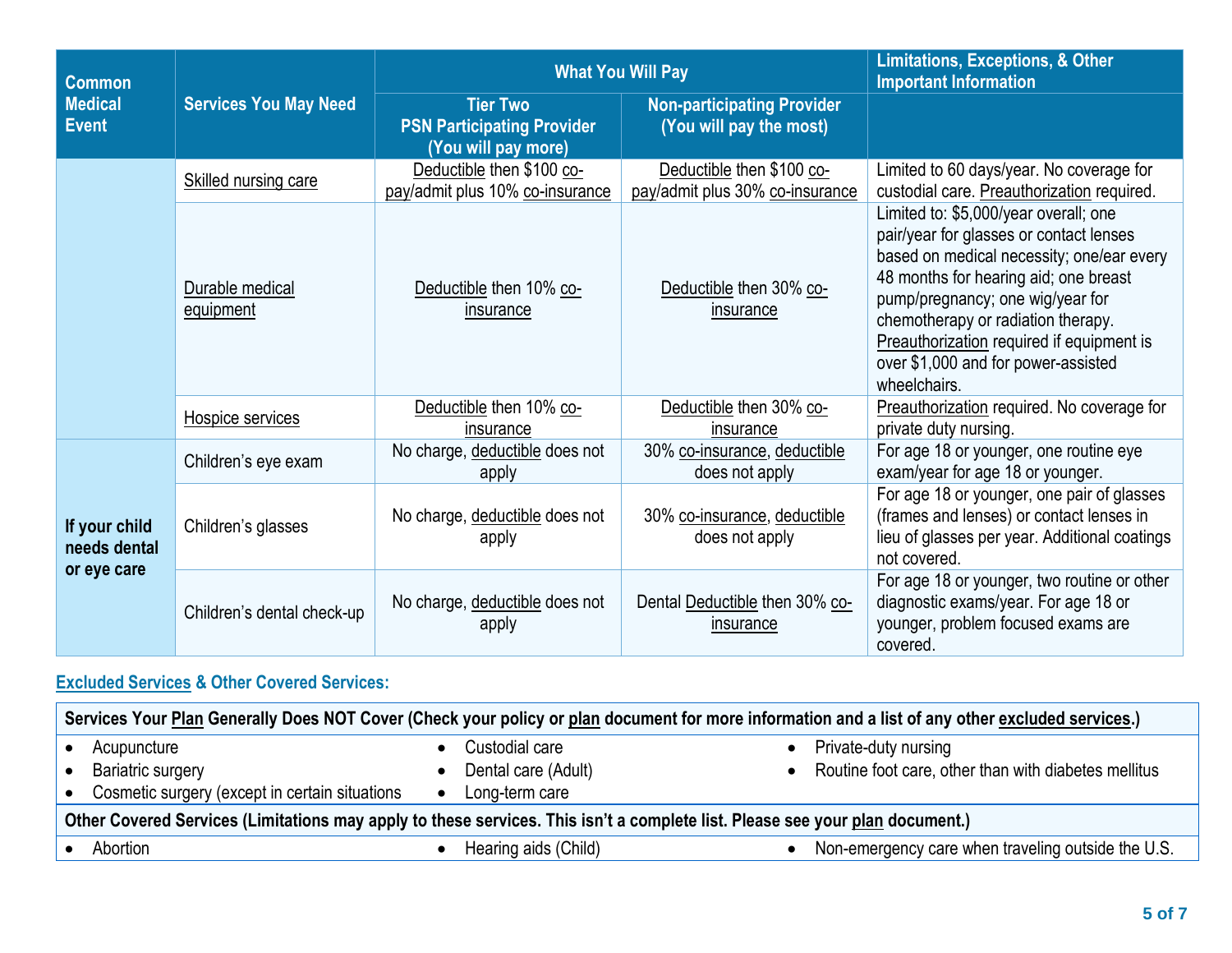- Chiropractic care
- Dental check-up (Child)

 Hearing aids (Adult) Infertility treatment

- Routine eye care (Adult)
- Weight loss programs

Your Rights to Continue Coverage: There are agencies that can help if you want to continue your coverage after it ends. The contact information for those agencies is: Division of Financial Regulation at 1-888-877-4894 or a[t dfr.oregon.gov.](http://dfr.oregon.gov/) Other coverage options may be available to you too, including buying individual insurance coverage through the Health Insurance Marketplace. For more information about the Marketplace, visit [http://www.HealthCare.gov](http://www.healthcare.gov/) or call 1-800-318-2596.

Your Grievance and Appeals Rights: There are agencies that can help if you have a complaint against your plan for a denial of a claim. This complaint is called a grievance or appeal. For more information about your rights, look at the explanation of benefits you will receive for that medical claim. Your plan documents also provide complete information to submit a claim, appeal or a grievance for any reason to your plan. For more information about your rights, this notice, or assistance, contact: The PacificSource Customer Service team at 1-888-977-9299 or the Division of Financial Regulation at 1-888-877-4894 or at [dfr.oregon.gov.](http://dfr.oregon.gov/)

## **Does this plan provide Minimum Essential Coverage? Yes.**

If you don't have Minimum Essential Coverage for a month, you'll have to make a payment when you file your tax return unless you qualify for an exemption from the requirement that you have health coverage for that month.

## **Does this plan meet Minimum Value Standards? Yes.**

If your plan doesn't meet the Minimum Value Standards you may be eligible for a premium tax credit to help you pay for a plan through the Marketplace.

**Language Access Services:** Spanish (Español): Para obtener asistencia en Español, llame al 1-888-977-9299.

––––––––––––––––––––––*To see examples of how this plan might cover costs for a sample medical situation, see the next section.–––––––––––*–––––––––––